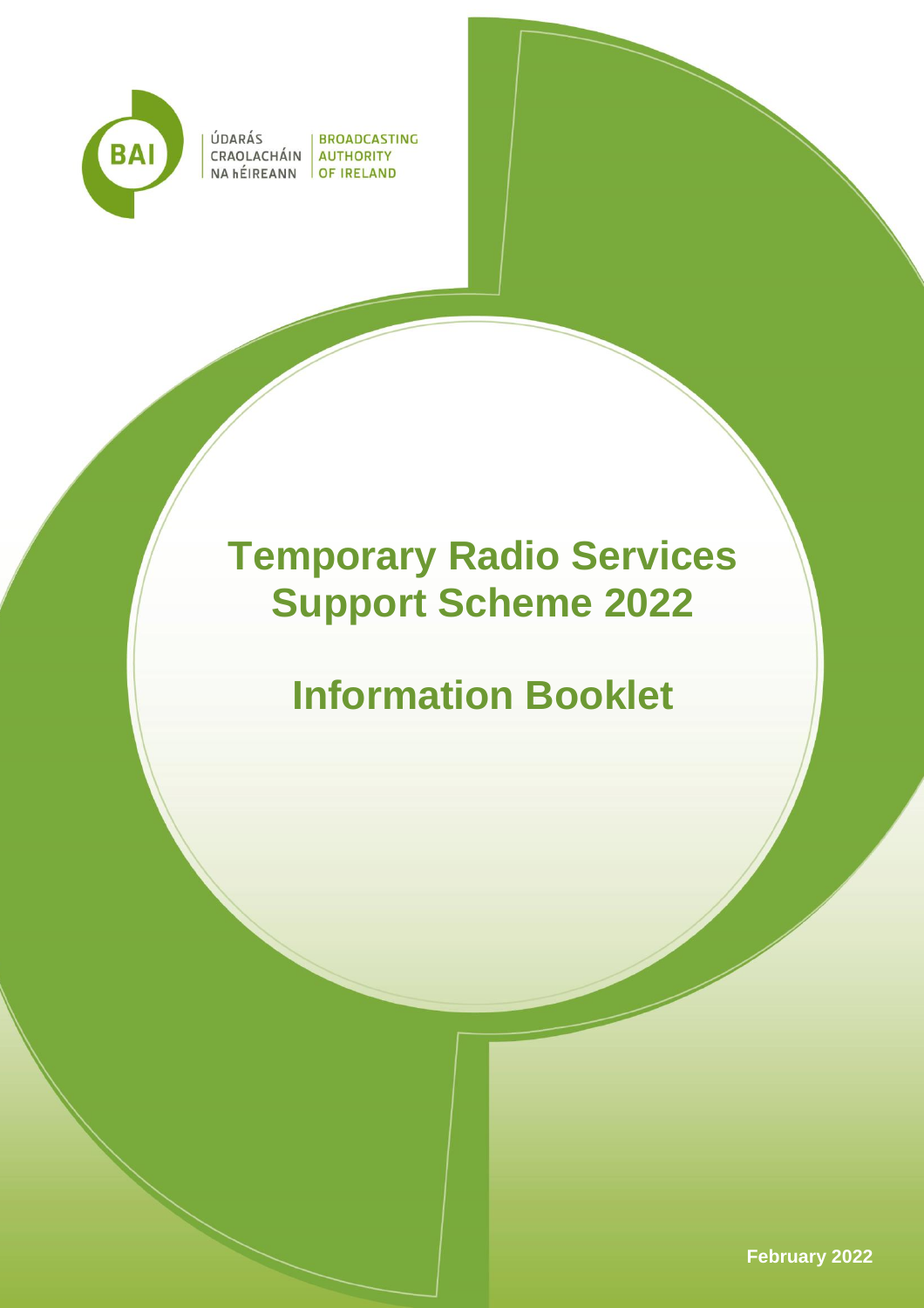# **Introduction**

In 2022, the Broadcasting Authority of Ireland ("BAI") invites applications to apply to the **Temporary Radio Services Support Scheme 2022.** The BAI will provide funding to support temporary licensed radio broadcasters for training, development and / or evaluation activities up to a maximum of €500 per licence.

# **Sectoral Learning and Development**

The BAI's Sectoral Learning and Development Policy provides the framework to enable the BAI to strategically plan, support, measure and evaluate the continued growth of the sector, through a variety of training and development activities and approaches within its statutory and strategic remit. The Policy reflects the key themes of Sectoral Learning and Development and is underpinned by the Broadcasting Act 2009 and the BAI's Strategy Statement 2021 - 2023.

The key themes capture the focus of Sectoral Learning and Development in five strategic themes which stem from the BAI's legislative and strategic objectives and a consultation with broadcasters and industry networks. These are outlined as follows:

- Working in partnership with broadcasters and industry networks,
- Strategic planning for development on a long-term basis,
- Measurement and evaluation of development,
- Funding and other supports,
- Building capacity for the Broadcasting sector.

The BAI Sectoral Learning and Development Policy key themes are detailed in the Policy. In keeping with the key themes of the Policy, applicants are required to underpin their training, development and / or evaluation proposals with one or more of these themes.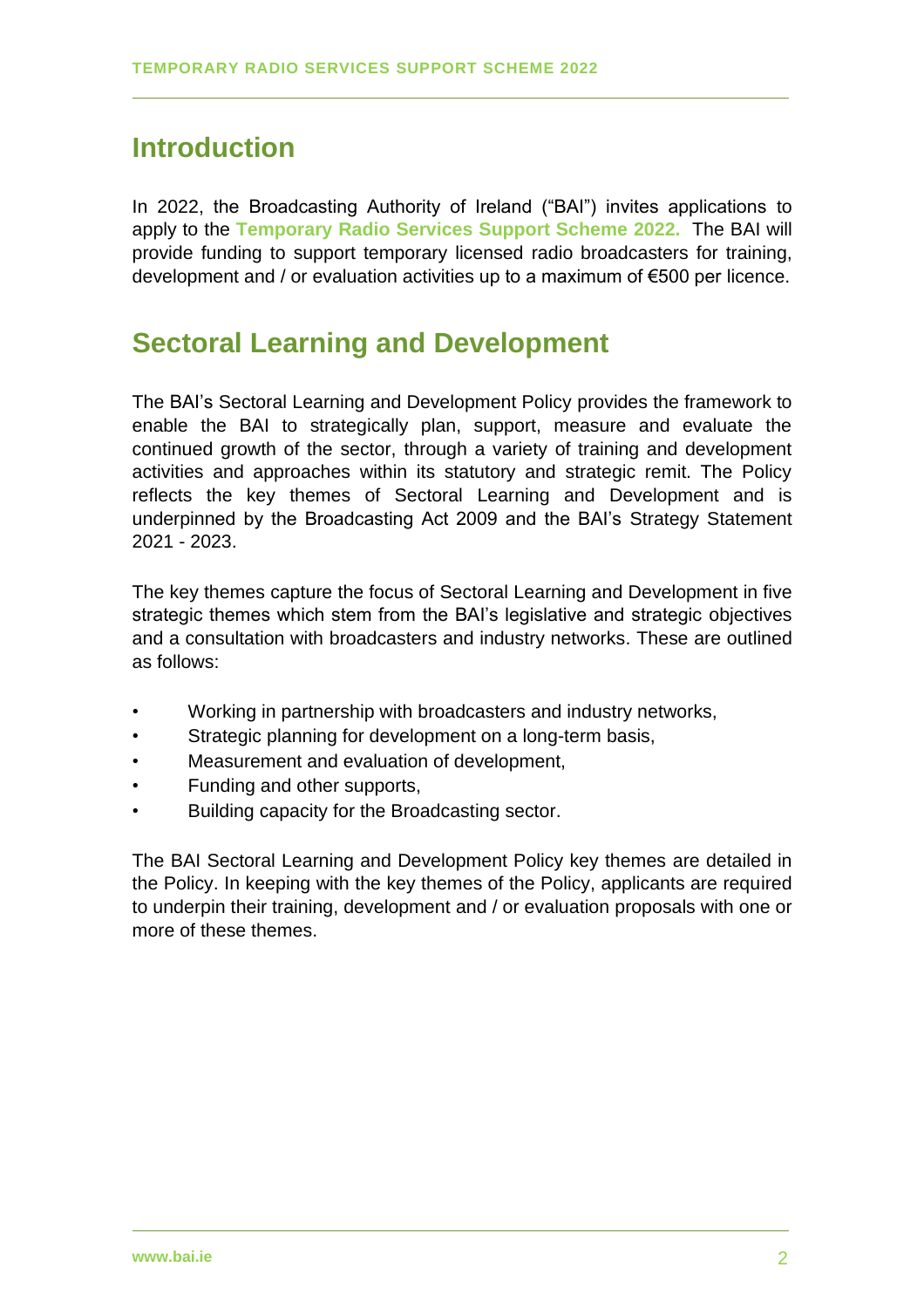# **Who may apply for this Scheme?**

The following contractors can apply for this Scheme:

- 1. New applicant for a temporary licence,
- 2. Contractor who currently holds a temporary licence,
- 3. Contractor who has held a temporary radio licence in the last 12 months.

# **Who is eligible?**

- Submission of one application per temporary licence per annum.
- Provide proof of broadcasting levy payment.
- Application Form must be completed in full.
- Submission of a final report and cost statement on completion of the BAIfunded activities.
- One or more of the key themes of the Sectoral Learning and Development Policy should be evidenced and underpin the application.

# **What is eligible?**

The Scheme aims to provide support for training, development and / or evaluation activities to temporary licensed radio broadcasters up to a maximum of €500 per licence. A contractor may apply for funding for activities that aim to support current training activities or the funding could be used to evaluate the station's current or previous training, development and / or evaluation activities**.**

Some potential training, development and / or evaluation activities are identified below. This list is not exhaustive.

- Membership to an established BAI-funded network (such as CRAOL, Learning Waves) to access training and development courses and workshops.
- Activities linked to identification of audience needs.
- Conduct a mini training needs analysis (e.g. surveys, research or focus groups).
- Develop and / or review of a strategy including the development of a mission statement or an organisational vision.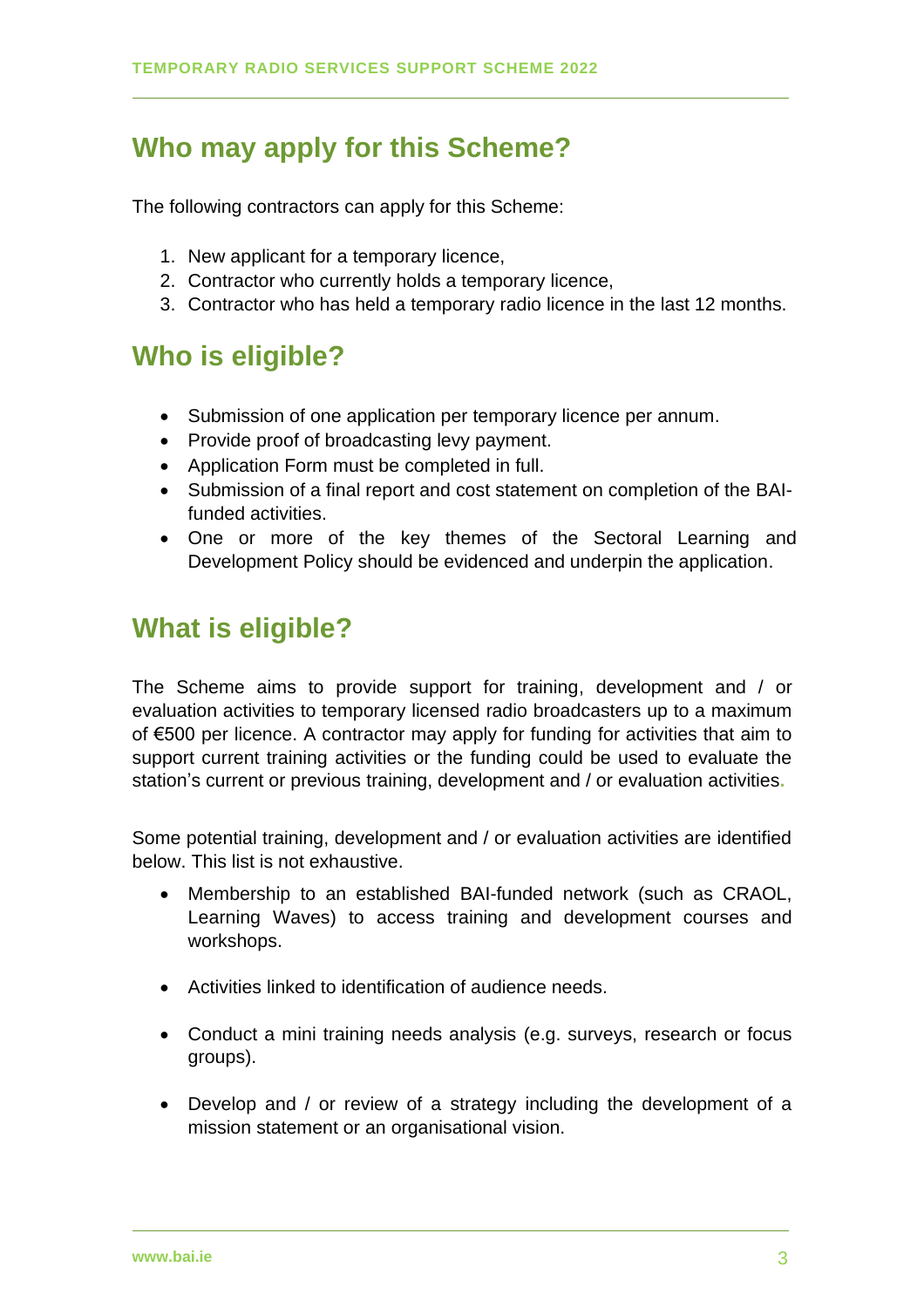- Develop and / or review of a station's policies and procedures such as governance policies, funding policies, volunteer policies, compliance, administration and decision-making processes.
- Management, staff and volunteer training and development in 'hard or soft' skills such as staff team building, continuance of volunteer involvement and technical training.
- Cost of facilitator / trainer or researcher.

# **What is ineligible?**

The funding may not be used for the following;

- Capital expenditure
- Any activity that does not classify as training, development or evaluation
- Web costs
- Public relations for station.

# **How to apply?**

## **1. Application process**

Temporary licensed radio broadcasters are invited to forward an application using the **Temporary Radio Services Support Scheme 2022 Application Form**.

Please note the following requirements of the Scheme:

- New applicants should apply for this Scheme when submitting their application for a Temporary Licence 2022.
- Contractors who already hold or have held a temporary radio broadcasting contract in the previous 12 months and have paid the BAI broadcasting levy.
- All sections of the Application Form must be completed.
- Clearly identify who will provide this training, development and / or evaluation activity.
- Training, development and / or evaluation work must have been completed in 2022 or be completed in 2023.
- Allocated funding must only be used towards costs as agreed by the BAI Executive Forum at the funding phase. Signed applications must be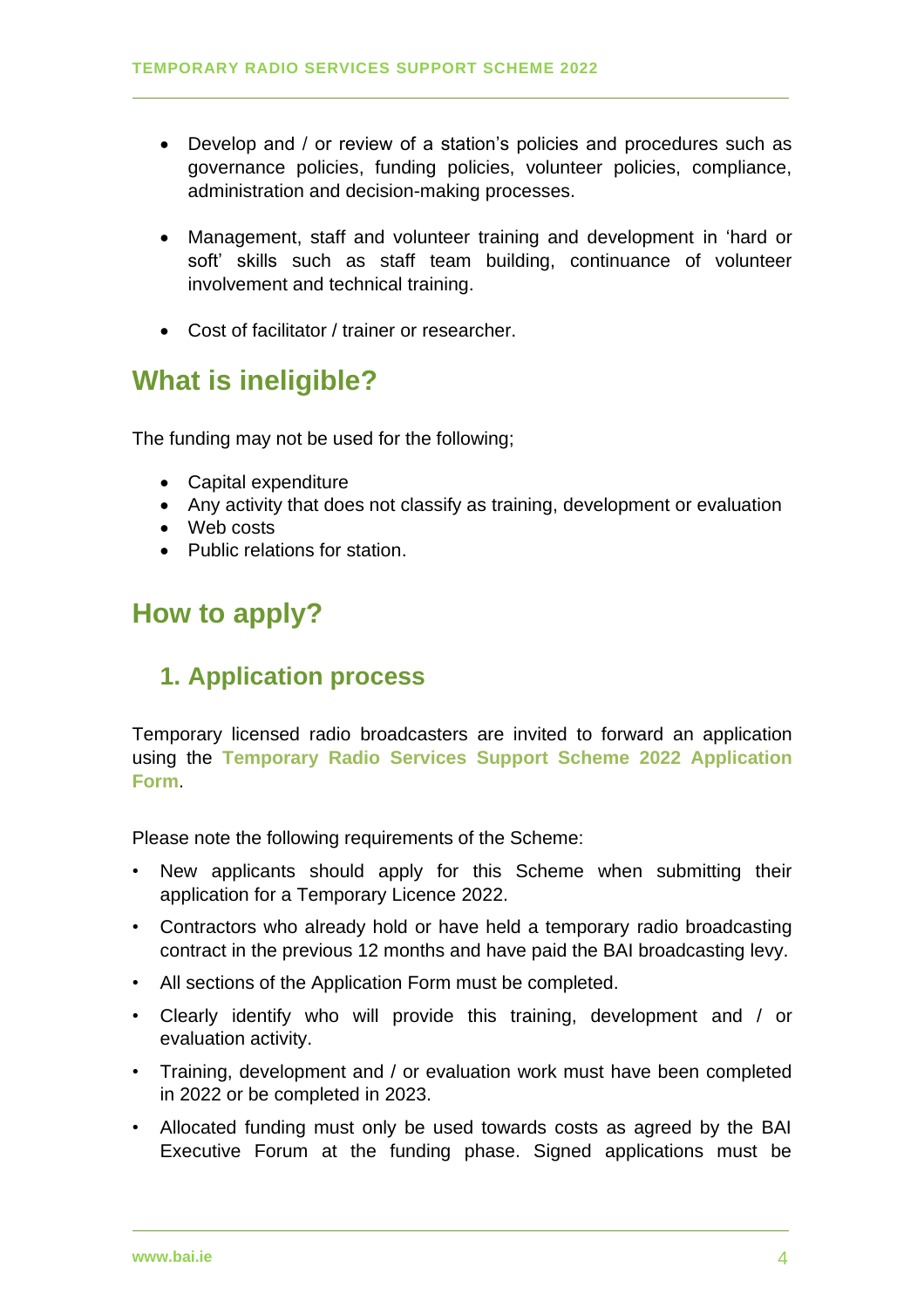submitted by email. Electronic versions must be submitted either in Word or pdf. formats. The application must be signed by the Temporary Licence holder.

• Temporary Services Scheme 2022 submissions must be emailed (along with the Licence application form) to [secdev@bai.ie.](mailto:secdev@bai.ie) Contractors who already hold or have held a temporary radio broadcasting contract in the previous 12 months, please email the signed Temporary Radio Services Support Scheme Application Form to [secdev@bai.ie.](mailto:secdev@bai.ie)

## **2. Assessment and funding criteria**

Applications will be assessed by the BAI Executive Forum. The BAI Executive Forum consists of members of the BAI Executive who have the responsibility of assessing all temporary licence radio applications. Applicants will be notified of decisions and will receive reasons for the decision from the BAI Executive Forum.

The BAI Executive Forum will make decisions on funding for each application on the criteria as set out below.

### **1. Sectoral Learning and Development Policy**

- Has the proposal sufficiently addressed one or more theme(s) in the BAI's Sectoral Learning and Development Policy?
- How is (are) the (these) theme(s) of importance or relevance to the temporary licensed radio broadcaster?
- **2. Quality and Clarity of the Application**
	- Whether a clear and concise account of the purpose of the training, development and / or evaluation activity is provided,
	- Approach to be taken,
	- Whether a detailed breakdown of costs (excluding VAT) is provided and whether they are reasonable,
	- Whether the person responsible for the training, development and / or evaluation activity is appropriate.

### **3. Impact and Benefit on the Station**

- Assessment of whether the training, development and / or evaluation activity will contribute to making a difference to the station or audience.
- Whether the objectives have been achieved and the realism of those objectives are outlined.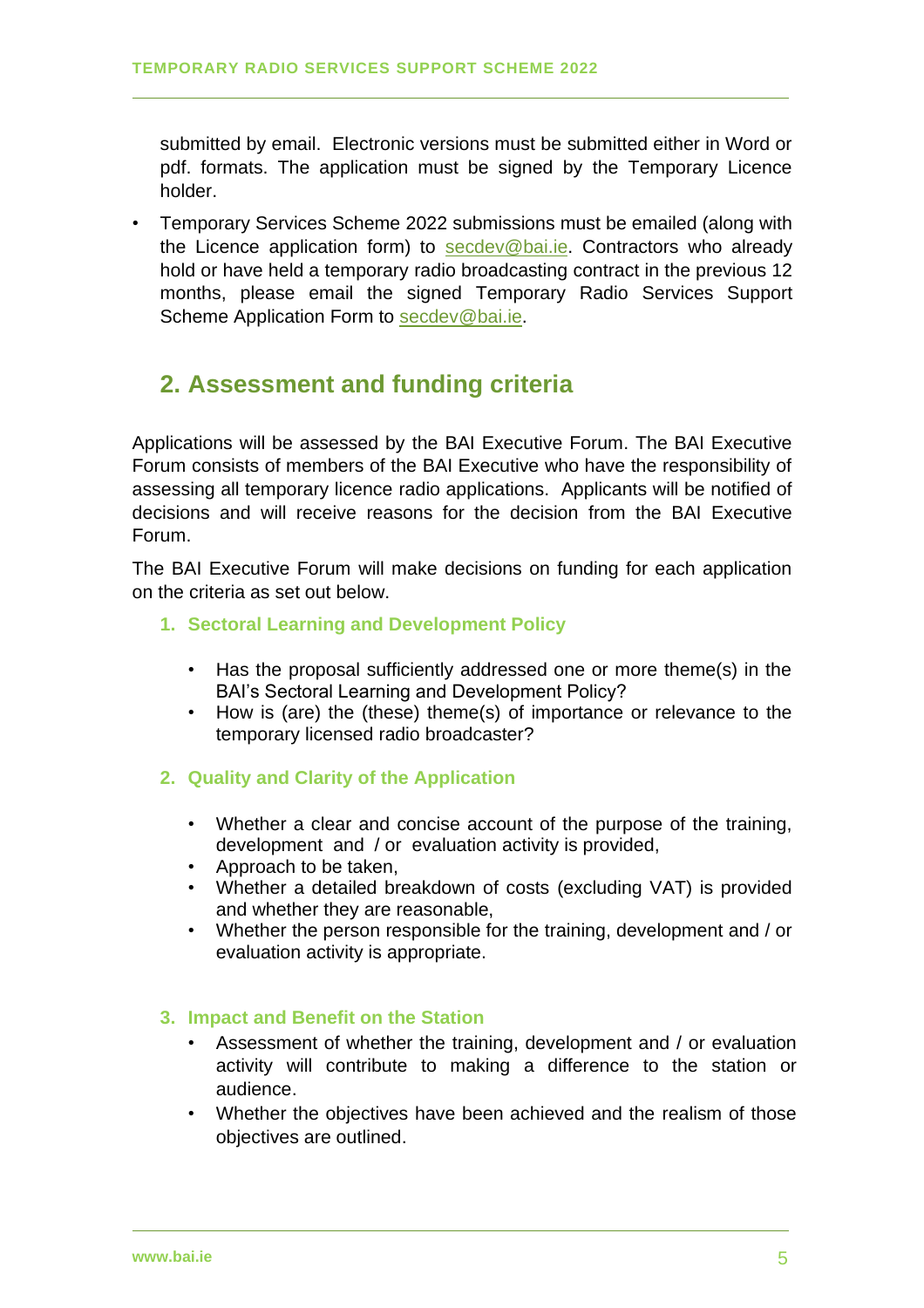#### **4. Value for Money**

• Does the applicant demonstrate a good use of resources?

#### **5. Station's Contribution**

• Has clear evidence of how the station will facilitate, contribute to and own the training, development and / or evaluation activities been provided?

#### **6. Timescales**

• Commit to realistic timelines within the Scheme's deadlines.

## **3. Funding Schedule**

Successful applicants will be notified of the decision of the BAI Executive Forum as soon as possible.

The disbursement and allocation of funding is as follows:

• 100% grant disbursed on receipt of a cost statement, final report, receipt and invoice as appropriate (from trainer / facilitator / researcher).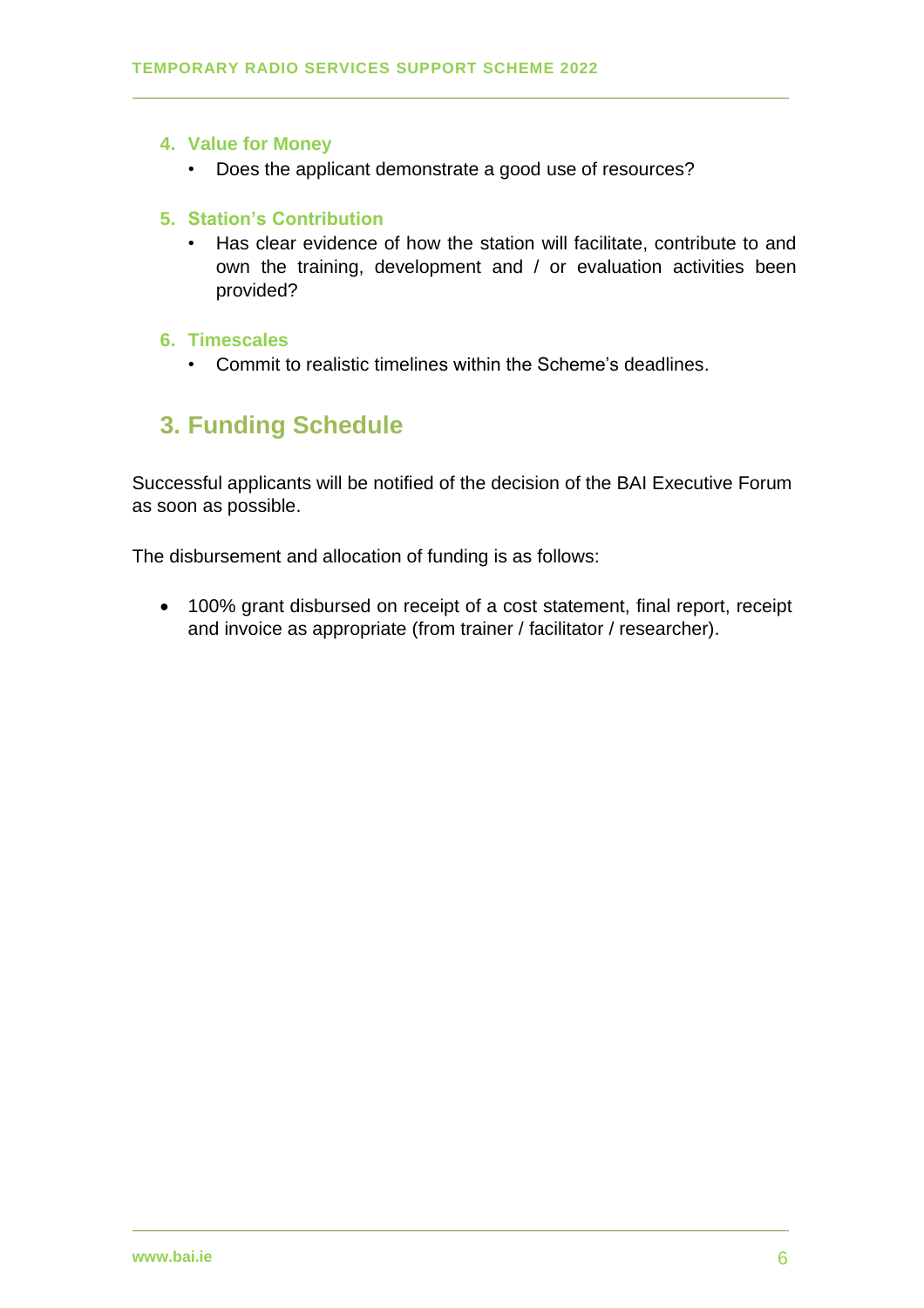## **THE FINAL REPORT**

The Final Report is a key element of the **Temporary Radio Services Support Scheme 2022**. The purpose of the Final Report is to give an account of what training, development and / or evaluation took place. It should relate back to the BAI approved proposals set out in the Application Form and should give an overall picture of the entire training, development and / or evaluation activity and its impact on the station and audience. It should demonstrate how the BAI Sectoral Learning and Development Policy underpinned the activity.

At a minimum, it should provide the following information:

- What the temporary radio broadcaster set out to achieve and why?
- Who was involved in the training?
- What activities took place? Provide details on the training, development and / or evaluation activities as well as promotional and support activities,
- The extent to which the BAI Sectoral Learning and Development Policy underpinned the activity,
- The extent to which all objectives were achieved,
- What impact the training, development and / or evaluation process has had on the station and how it will be used in the future?
- What learning has been documented for future activities?

The Final Report must also contain accurate details of all the costs incurred and how the funding was disbursed. This is submitted in the audit / cost statement together with a copy of the invoice and any appropriate receipts. This should be signed off by an appropriate authorised person.

#### **Please remember that:**

- A Final Report Form must be submitted to the BAI by the stated deadline,
- Submitting final documentation on the project is a condition of funding,
- If you do not submit your Final Report by the Scheme deadline, you risk forfeiting your payment.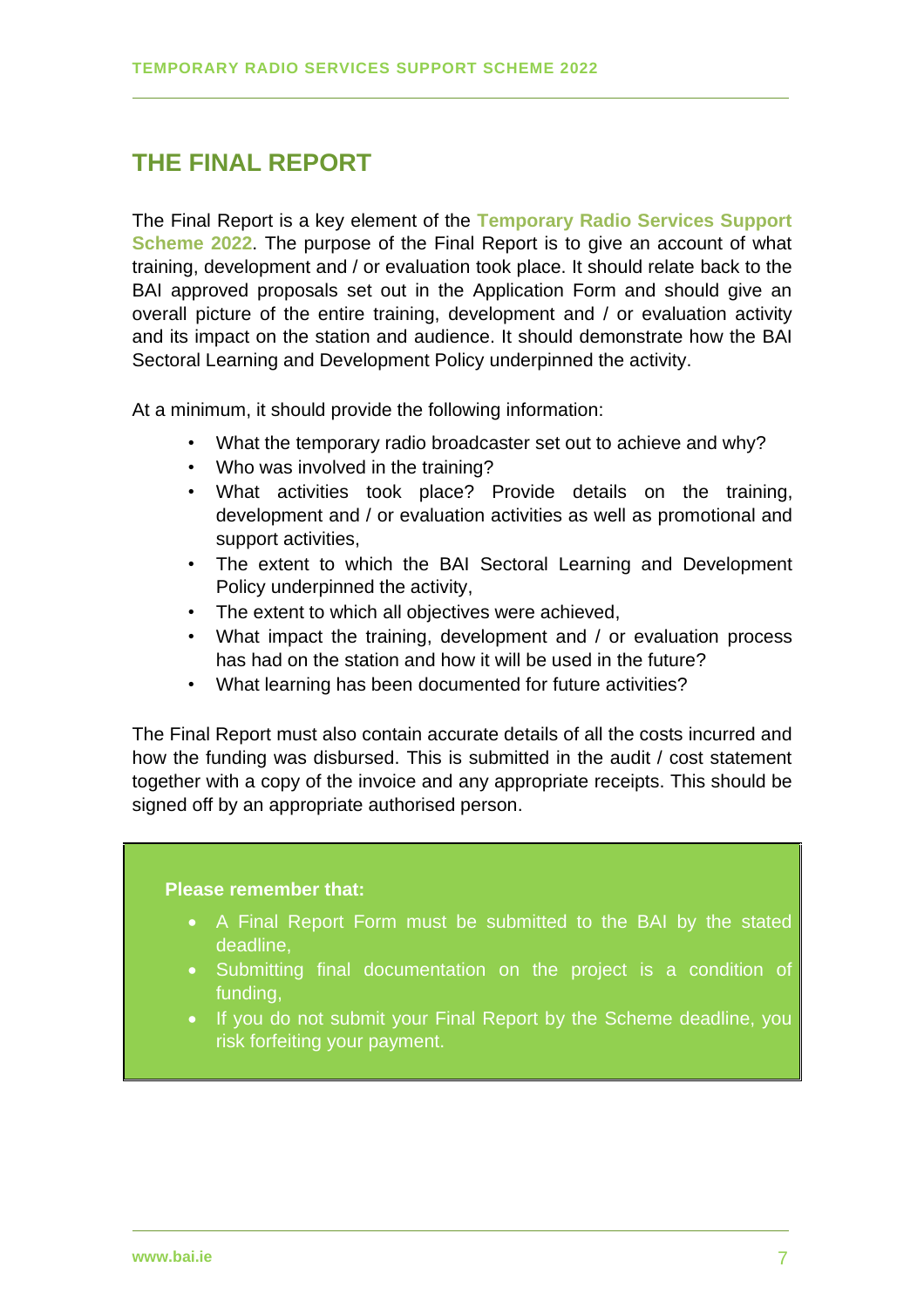The BAI's Sectoral Learning and Development staff are available to answer any questions on the Scheme (01-6441200). Please contact Fionnuala Murphy at (01) 6441200 or [secdev@bai.ie](mailto:secdev@bai.ie) if you have any queries.